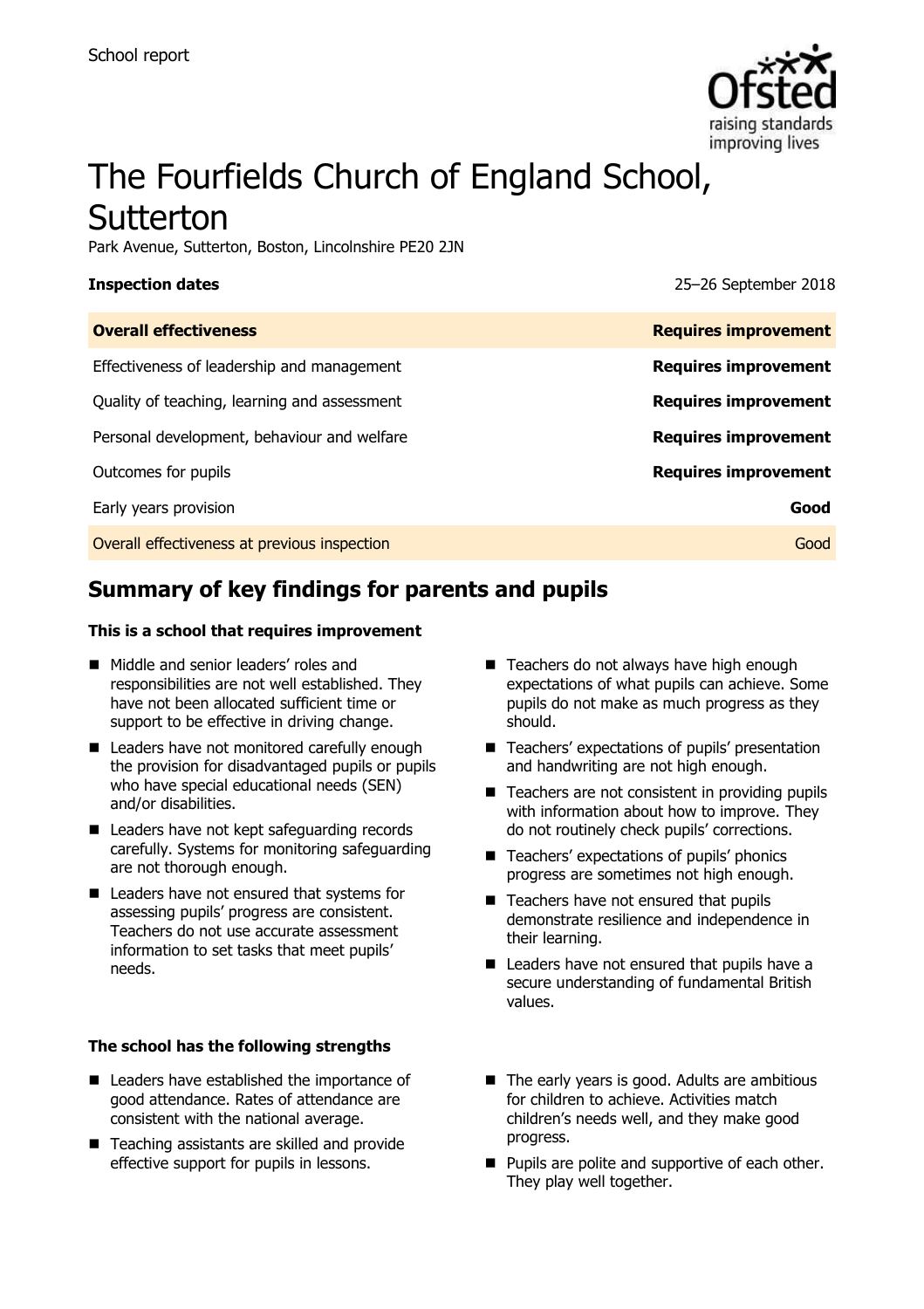

# **Full report**

# **What does the school need to do to improve further?**

- **IMPROVE the quality of teaching and learning by ensuring that:** 
	- teachers have high expectations of what pupils should be able to achieve and provide pupils with sufficient challenge
	- teachers use accurate assessment information to set tasks that match pupils' needs well, including those who have SEN and/or disabilities and disadvantaged pupils
	- teachers have high expectations of the quality of pupils' presentation and handwriting
	- teachers are consistent in providing pupils with guidance on how they can improve their work further
	- the teaching of phonics is challenging enough for pupils to make as much progress as they are capable of.
- Improve the quality of leadership and management by ensuring that:
	- middle and senior leaders are given enough time and support to drive improvement and understand the impact of their actions
	- the provision for disadvantaged pupils and those who have SEN and/or disabilities is monitored carefully in order to understand the impact of support on the progress that these pupils make
	- safeguarding records are well organised and managed, and audit procedures are thorough
	- systems for assessing and monitoring attainment and pupils' progress are accurate and used consistently by all staff
	- pupils have a greater understanding of fundamental British values.
- **IMPROVE THE QUALITY OF PUPILS' personal development and welfare by ensuring that** teachers have higher expectations of pupils' learning behaviour and independence while in class and during their learning.
- An external review of governance should be undertaken in order to assess how this aspect of leadership and management may be improved.
- An external review of the use of the pupil premium fund should be undertaken in order to assess how this aspect of leadership and management may be improved.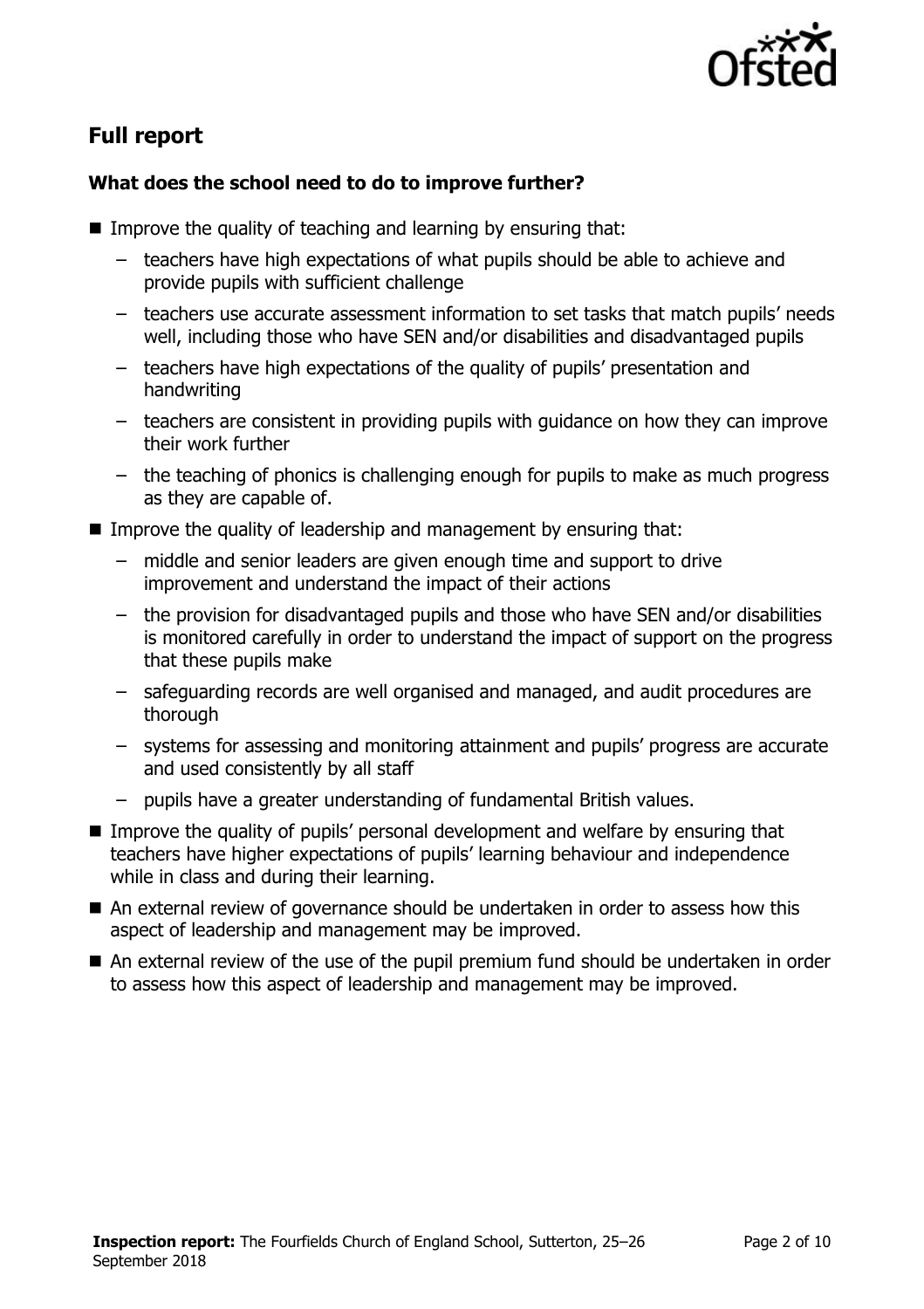

# **Inspection judgements**

# **Effectiveness of leadership and management Requires improvement**

- Leaders are aware of the school's strengths and weaknesses. They have put in place strategies to tackle the low attainment and progress of pupils in key stage 2. However, recent strategies introduced to raise standards have not had time to impact on the progress that pupils are making.
- The monitoring of school improvement by leaders has not been accurate enough to give a true picture of the progress that pupils are making. Some inaccurate assessment has resulted in leaders having an overgenerous view of the effectiveness of school improvement strategies.
- Systems for checking and monitoring how well pupils are doing are not always accurate. Leaders have not ensured that there is a consistent approach to assessing pupils' attainment by all teachers.
- Until recently, the structure of senior and middle leadership has not been defined well enough for leaders to drive improvements effectively. Leadership responsibilities have not been distributed successfully. Leaders have not received the time and support required to bring about effective change.
- The leader for pupils who have SEN and/or disabilities does not have a secure understanding of how support is impacting on the progress that pupils make. Leaders have not checked the support that is provided carefully enough to ensure that it is helping pupils to make progress.
- $\blacksquare$  The leader for disadvantaged pupils does not have a sharp view of how the spending of the pupil premium fund is supporting pupils. Leaders have not evaluated how actions have affected the progress that these pupils make. While some pupils make progress in line with the school's expectations, others do not make as much progress as they are capable of.
- Leaders have not ensured that pupils have a good understanding of fundamental British values. Pupils can explain the school's values, linked to the Christian ethos of the school, but they cannot relate these to life in modern Britain.
- Leaders have ensured that the curriculum provides pupils with opportunities to learn across a range of subjects. However, the quality of teaching in the foundation subjects is inconsistent. Leaders have not checked the quality of teaching and learning across the curriculum carefully enough.
- The local authority has identified support for the leadership team. However, its view is that leaders have not always accessed support in a timely manner when required.
- The executive headteacher and leadership team have a clear vision for the school and are determined to raise standards.
- The executive headteacher has ensured that staff receive relevant training to develop their skills. Leaders have identified and put in place training for staff who require additional support. Staff work in collaboration with staff from the partner school in the Emmaus Federation.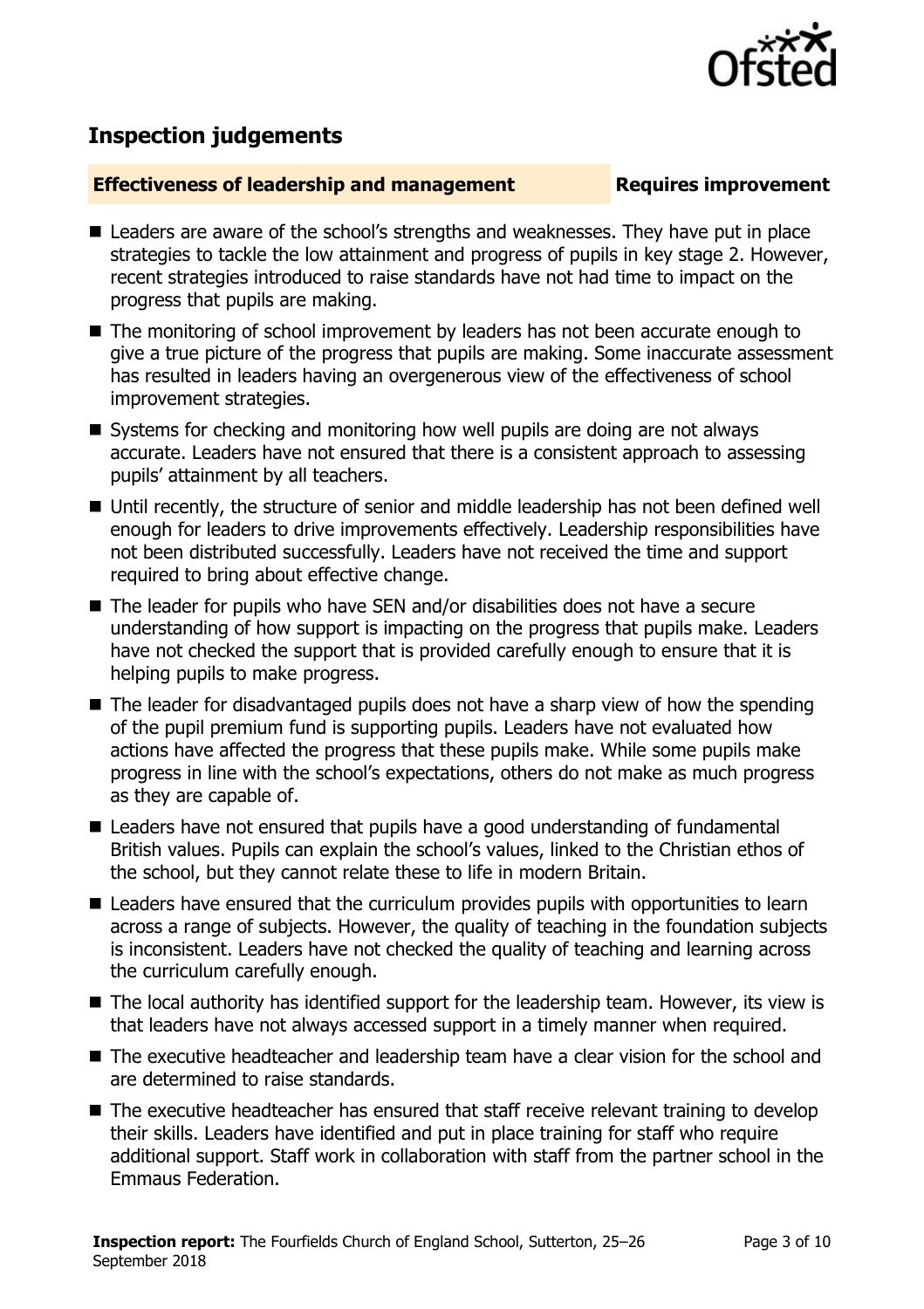

# **Governance of the school**

- Governors are aware of the need to rapidly raise standards for pupils in key stage 2. However, assessment information has been overgenerous and governors have been too quick to accept what leaders have told them.
- The governing body has not used the skills of governors well enough to effectively monitor the work of the school. Monitoring of school improvement strategies has not been rigorous enough to fully hold leaders to account. This includes the auditing of safeguarding procedures at the school.
- Governors are reflective about what has not worked in the past. They understand what they need to focus on to drive up standards.

# **Safeguarding**

- The arrangements for safeguarding are effective. However, leaders have not ensured that safeguarding records are thorough. Leaders have not insisted that staff record incidents using the school's systems. Occasionally, leaders have not made sure that incidents are recorded well enough to provide an accurate record of events and subsequent actions.
- Staff, including office and lunchtime staff, are aware of their duty to pass on any concerns to the designated safeguarding leader. Leaders have ensured that the school is a nurturing place where children will be listened to when they want to talk.
- The designated safeguarding leader seeks help and advice from external agencies when necessary.

## **Quality of teaching, learning and assessment France Requires improvement**

- Due to a legacy of underachievement, some pupils have not made as much progress as they should. Sometimes, teachers' expectations are not high enough and the pace of learning over time is not rapid enough to make up gaps in learning.
- Teachers' strategies for monitoring pupils' learning are sometimes not accurate enough. Teachers do not move pupils on quickly enough in their learning, and some pupils do not make as much progress as they are capable of.
- Sometimes assessment information is not accurate enough for teachers to set tasks that match pupils' needs. Tasks set can be too easy or too hard and do not meet some pupils' individual needs. This includes pupils who have SEN and/or disabilities and disadvantaged pupils.
- Teachers are inconsistent in their approach to helping pupils improve their work. Pupils do not make corrections or respond to teachers' feedback. When pupils do make corrections, teachers do not check these routinely and sometimes pupils repeat mistakes.
- Teachers' expectations of pupils' presentation and handwriting are not always high enough. Sometimes teachers do not expect high standards of presentation or encourage pupils to improve their handwriting.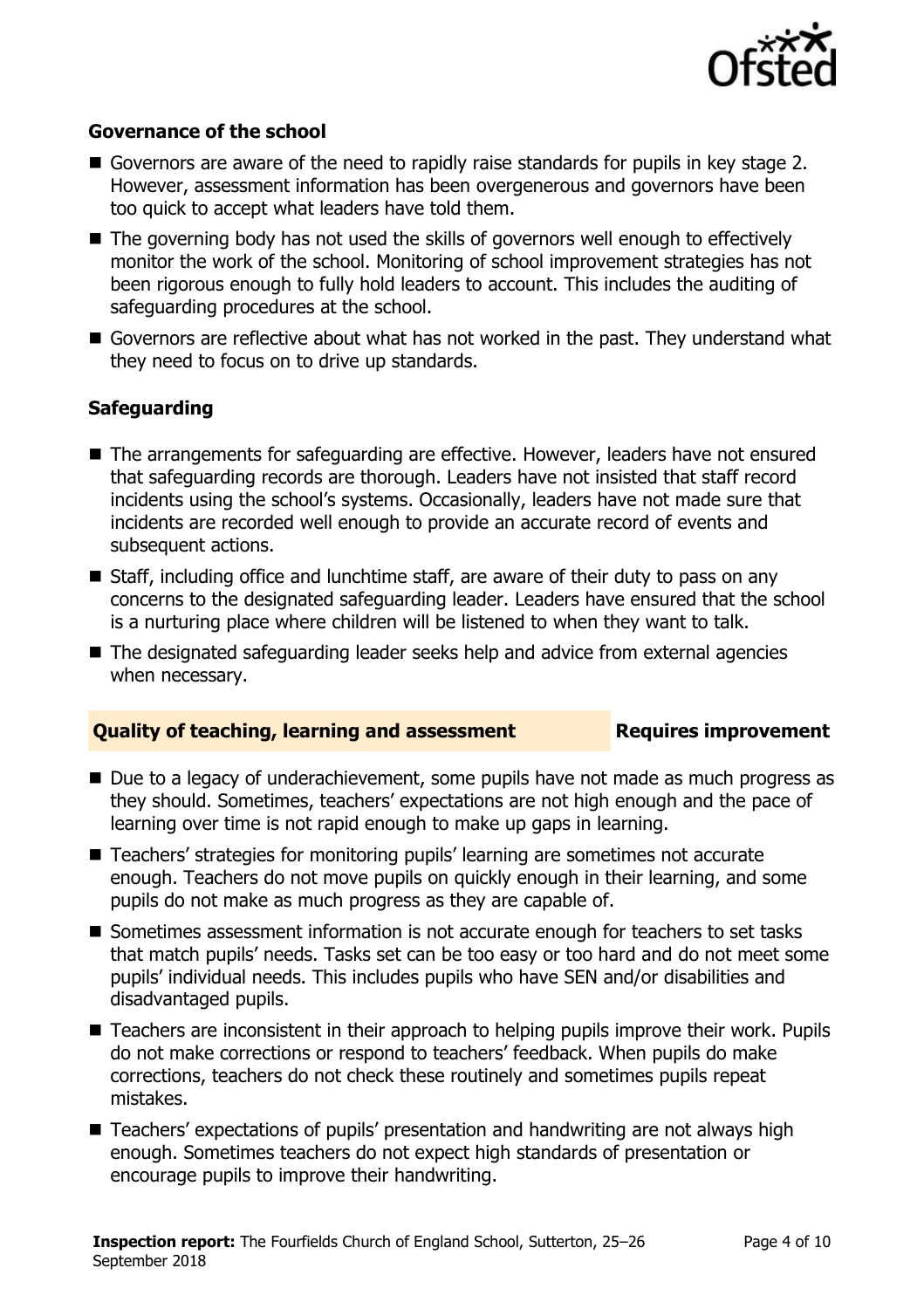

- Pupils' knowledge of grammar and punctuation is sometimes not secure enough to support the development of their writing. Teachers have not always ensured that pupils have a secure understanding of basic grammar before moving them on to more complex grammatical concepts.
- Teachers are not consistent in correcting children's spelling. Some pupils repeatedly spell common words incorrectly and teachers do not routinely check their work.
- In mathematics, teachers focus on securing basic skills which pupils then build on to deepen their understanding. Sometimes teachers do not move pupils on fast enough, or tasks are too difficult to meet the needs of some pupils.
- Teachers have recently begun a new approach to developing pupils' reading skills. However, sometimes pupils do not have the background knowledge necessary to be able to fully comprehend more demanding texts.
- The development of pupils' early reading skills is not rapid enough. Teachers do not have high enough expectations of pupils' phonics skills and pupils repeat what they have already learned. Some pupils do not make as much progress as they are capable of.
- The teaching of the foundation subjects is inconsistent. In some classes, pupils have more opportunities to develop their skills in the wider curriculum than in others.
- Where teaching is better, teachers use their subject knowledge well to set tasks that meet pupils' needs. Teachers make links between subjects. For example, in a Year 1 physical education lesson, pupils were traversing the apparatus representing the characteristics of mini-beasts.
- During lessons, teaching assistants are skilled in supporting pupils. When required, they intervene to ensure that pupils understand, and then they move them on with their learning.

## **Personal development, behaviour and welfare <b>Requires improvement**

## **Personal development and welfare**

- The school's work to promote pupils' personal development and welfare requires improvement.
- Teachers have not developed pupils' attitudes to learning well enough. During lessons, pupils do not routinely demonstrate the attributes of successful learners. Sometimes when pupils finish tasks they do not seek the next challenge and do not seek to further their learning.
- Sometimes, during lessons, pupils lose focus and drift off from the task that has been set. Occasionally, pupils lack the resilience to complete tasks. This is sometimes due to teachers not setting tasks that closely match pupils' needs.
- Leaders have ensured that pupils' physical well-being is developed well. Pupils have a good understanding of how to keep healthy, and they understand the importance of physical exercise on healthy lifestyles. They enjoy taking part in the many physical and sporting activities on offer.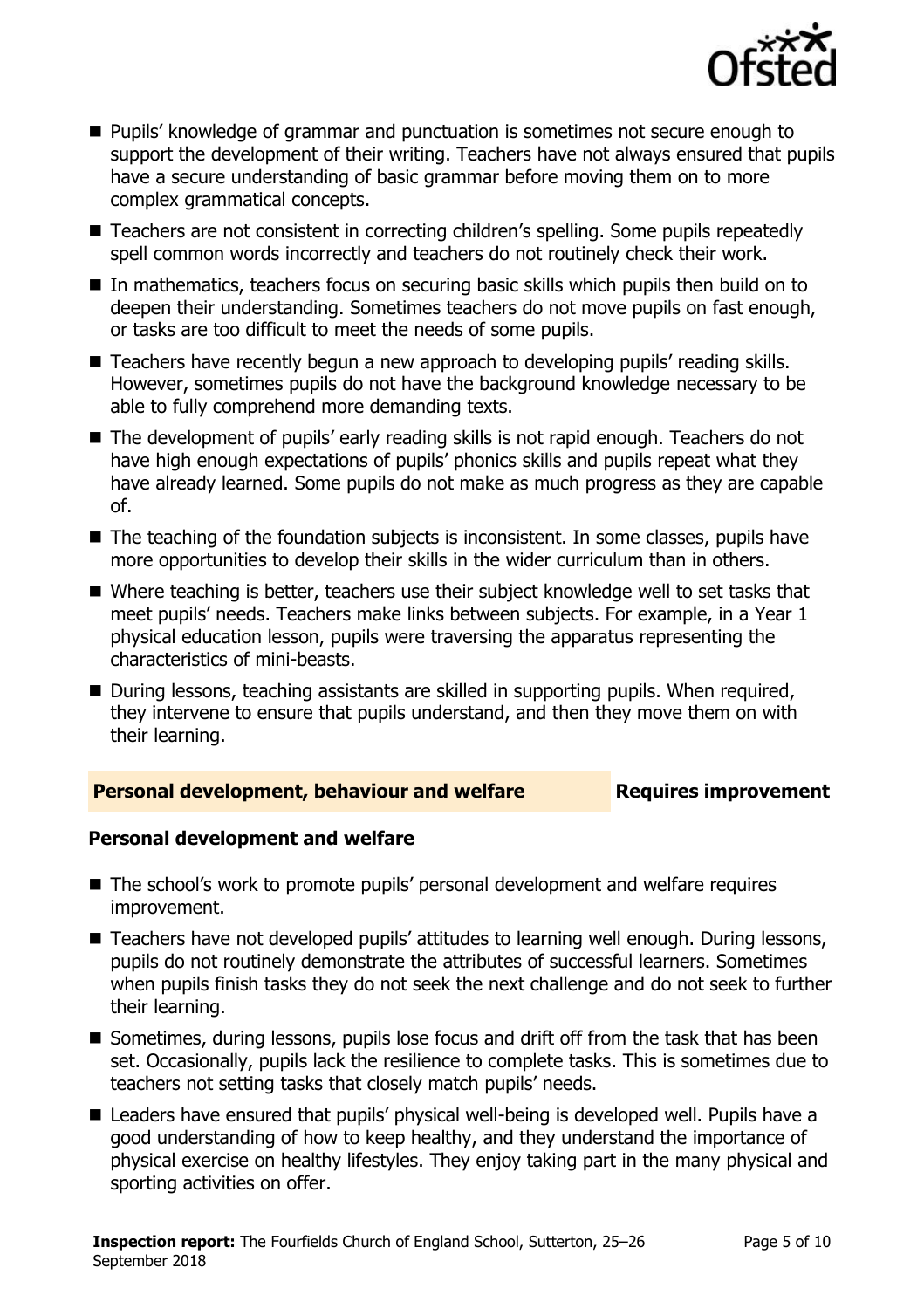

- Staff are committed to developing pupils' emotional well-being. The school's nurturing ethos creates an environment where pupils are happy to be themselves, and they know that there is always someone who will listen to and support them.
- **Pupils have a good understanding, appropriate to their age, of how to keep themselves** safe. For example, children in Year 1 could explain what to do if the fire bell should sound, whereas older children talked about how to keep themselves safe outside of school and while using online games and social media.
- $\blacksquare$  Pupils know what bullying is, and the different types of bullying. They say that there are very few incidents, and if there were, adults would sort them out. Teachers encourage pupils to talk together to resolve their problems with the support of adults.

# **Behaviour**

- The behaviour of pupils is good.
- **Pupils'** conduct around the school is orderly and well mannered. Pupils are polite, holding doors and greeting visitors. Adults take an interest in pupils' lives and, during the day, talk to pupils in corridors, in the playground and around the school. Pupils enjoy these moments and happily talk about their day.
- $\blacksquare$  In the playground, pupils play well together. They enjoy exploring the extensive grounds and use the different spaces in their play. For example, pupils in key stage 1 were enjoying playing 'hide and seek' in the wooded area.
- **Pupils understand the school's behaviour policy, which is used consistently by adults** throughout the school. Generally, pupils behave well in lessons.
- **Pupils are keen to attend school, and parents understand the importance of good** attendance. The school's rates of attendance are consistent with the national average.

# **Outcomes for pupils Requires improvement**

- The proportion of pupils achieving the combined expected standard in reading, writing and mathematics at the end of key stage 2 has been below the national average since 2016. The school's assessment information shows that while there has been an improvement in 2018, this will be the case again.
- In reading, the school's own assessment information indicates that the proportion of pupils achieving the expected standard will rise this year. However, it will be below the national average. Pupils in key stage 2 are not making enough progress when compared with that of other pupils nationally. This has been the case for the last three years.
- The proportion of pupils achieving the expected standard in mathematics is set to rise slightly in 2018. However, it will be below the national average. Pupils are not making as much progress as pupils nationally. Pupils' workbooks show that tasks set are not always challenging enough for all pupils to make good progress.
- The proportion of pupils achieving the expected standard at the end of key stage 2 in writing is set to fall in 2018 to below the national average. Pupils make better progress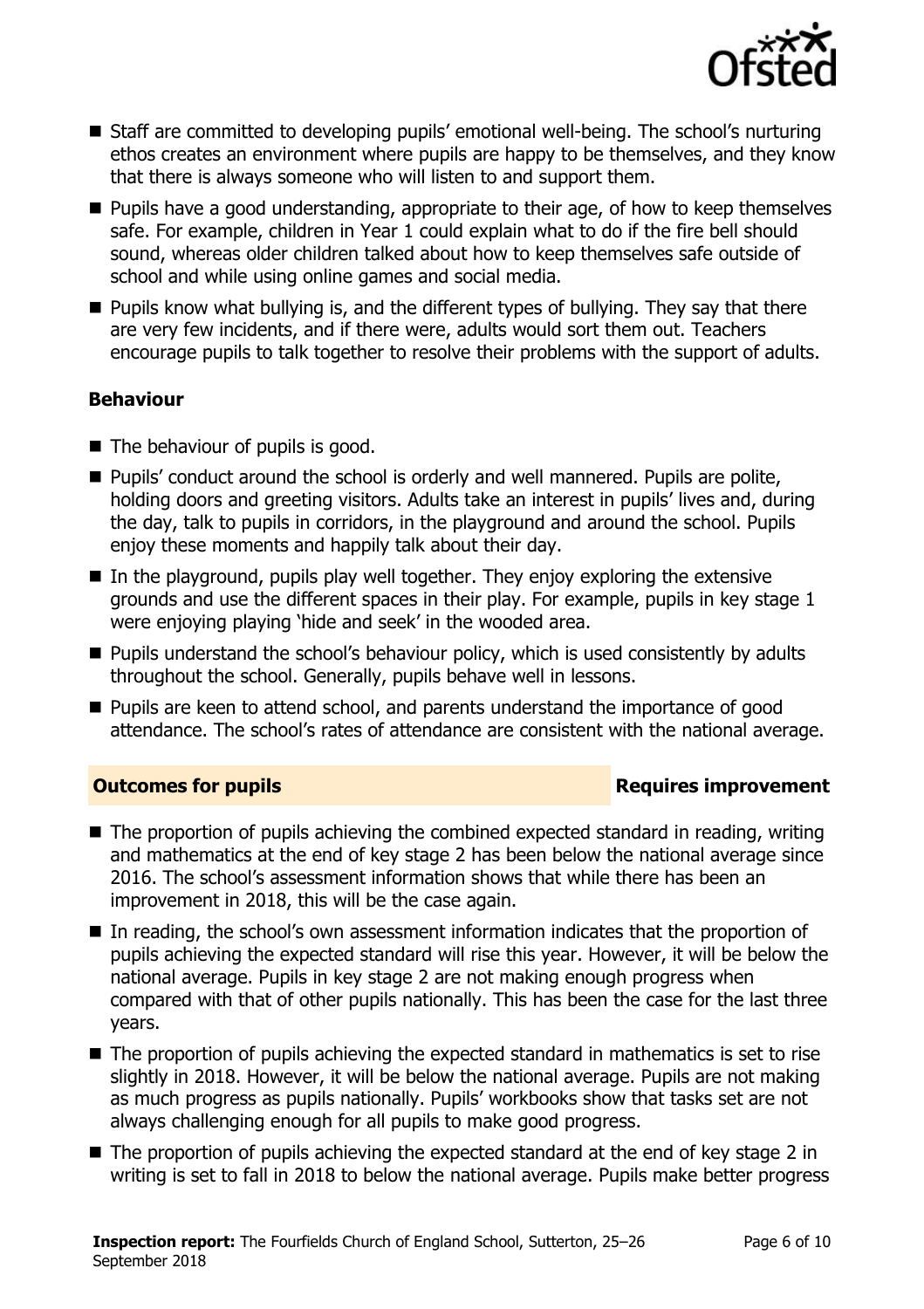

in writing than in reading. However, they are not making enough progress when compared with that of other pupils nationally. Pupils' workbooks show that teachers are not routinely supporting pupils to improve their work. The assessment of pupils' writing is not consistent across all year groups.

- In key stage 1, the proportion of pupils achieving at the expected standard has improved and is likely to be similar to the national average in reading and mathematics in 2018. The proportion of key stage 1 pupils achieving the expected standard in writing is expected to be above the national average.
- $\blacksquare$  The proportion of pupils achieving the expected standard in the Year 1 phonics screening check fell in 2017 to below the national average. The school's assessment information indicates that this will improve in 2018, but it will be slightly below the national average.
- While there are small numbers of disadvantaged pupils in each year group, the progress of these pupils is inconsistent, and some pupils make better progress than others. Leaders have not carefully monitored the impact of support provided for these pupils and some have not made as much progress as they should.
- $\blacksquare$  Some pupils who have SEN and/or disabilities are not making as much progress as they should. The support for these pupils does not always meet their needs.

# **Early years provision Good Good**

- The leader for the early years has ensured that children starting at the school have a smooth transition. Teachers invite children to visit the school frequently during the summer term, playing with children in the Reception class and joining assemblies. Children settle quickly when they start school.
- The early years teacher has quickly established routines, and most children understand and follow these well. Children play happily together, take turns and share toys and equipment. They are confident and keen to investigate the different activities available to them.
- Adults assess children's skills carefully. The teacher uses this information to plan activities that meet children's individual needs. The teacher and early years leader are ambitious for children and have high expectations of what they should achieve.
- The early years environment is bright and well resourced. Children access activities with confidence. Adults question and prompt children to develop their learning and regularly take part in role play activities to develop learning. For example, adults joined in when children were having a pretend picnic.
- The teacher has begun teaching early reading through the development of children's knowledge of phonics sounds. Adults skilfully demonstrate sounds and correct mispronounced phonics sounds learned prior to starting at school.
- The proportion of children leaving the early years with a good level of development is consistently similar to the national average. The early years teacher and leaders are ambitious for this to rise further.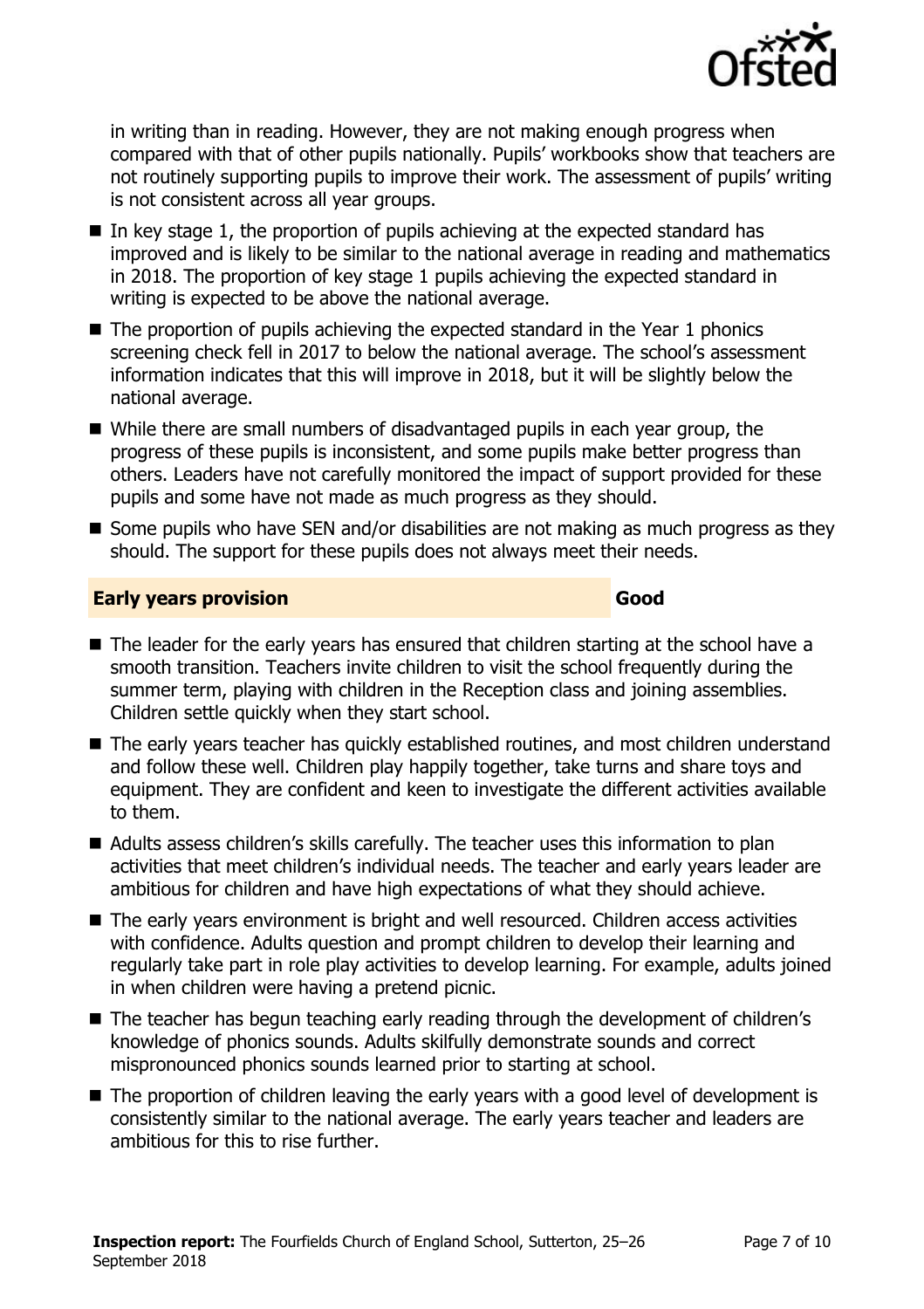

# **School details**

| Unique reference number | 120559       |
|-------------------------|--------------|
| Local authority         | Lincolnshire |
| Inspection number       | 10053102     |

This inspection of the school was carried out under section 5 of the Education Act 2005.

| Type of school                      | Primary                                                |
|-------------------------------------|--------------------------------------------------------|
| School category                     | Maintained                                             |
| Age range of pupils                 | 4 to 11                                                |
| Gender of pupils                    | Mixed                                                  |
| Number of pupils on the school roll | 151                                                    |
| Appropriate authority               | The governing body                                     |
| Chair                               | <b>Charles Robertson</b>                               |
| <b>Executive Headteacher</b>        | <b>Claire Collett</b>                                  |
| Telephone number                    | 01205 460 547                                          |
| Website                             | www.suttertonswinesheadfederation.co.uk                |
| <b>Email address</b>                | claire.collett@suttertonswinesheadfederation.<br>co.uk |
| Date of previous inspection         | <b>March 2015</b>                                      |

# **Information about this school**

- The school is part of the Emmaus Federation of schools, working in partnership with Swineshead St Mary's Church of England Primary School. The executive headteacher is responsible for both schools.
- $\blacksquare$  The school is a smaller than the average primary school.
- The proportion of pupils eligible for free school meals is below the national average.
- The majority of pupils are from a White British background.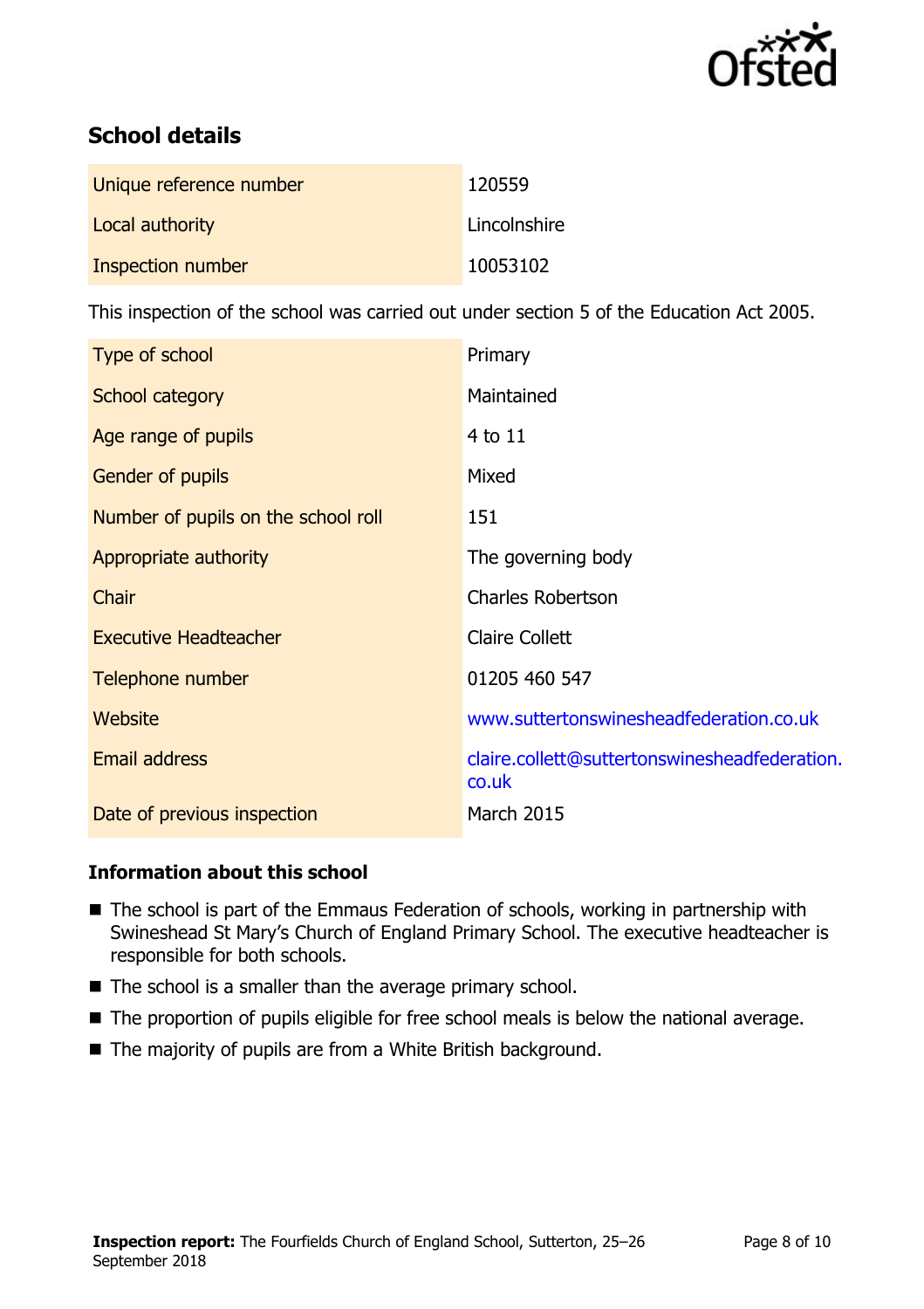

# **Information about this inspection**

- The inspectors observed learning in a number of lessons, some of which were observed jointly with the executive headteacher and the head of school. They observed the teaching of early reading skills and listened to pupils read. The inspectors also talked with pupils about their school and looked at examples of pupils' work to gain a view of the impact of teaching over time.
- Meetings were held with the executive headteacher, head of school, middle leaders and representatives of the governing body. The inspectors also spoke with the local authority adviser.
- The inspectors spoke with parents informally and considered the 49 responses to the online parent questionnaire, Parent View, and the 14 responses to the staff survey.
- The inspectors looked at a range of documents, including: the school's self-evaluation and plans for improvement; the most recent information on the achievement and progress of pupils; information relating to the safeguarding of pupils; and the most recent data relating to the attendance of pupils.
- The inspectors considered the range and quality of information provided on the school's website.

## **Inspection team**

Helen Williams, lead inspector **Her Majesty's Inspector** 

**Elizabeth Mace Ofsted Inspector**